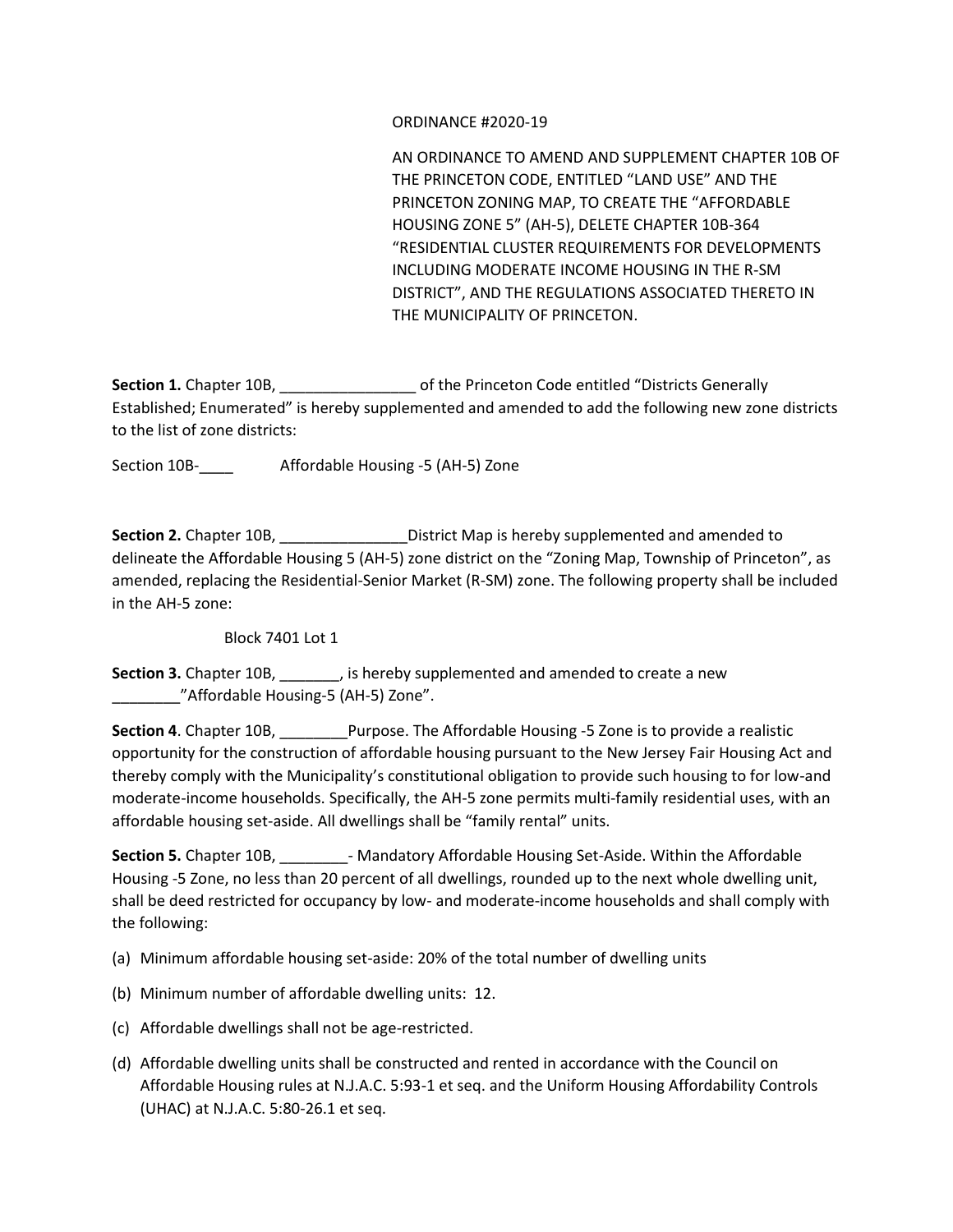- (e) Affordable dwelling unit household income breakdown shall comply with the following:
	- (1) At least 13% of the affordable units shall be affordable to very low-income (VLI) households at 30% of the median income;
	- (2) At least 50% of the affordable units shall be made affordable to low income units (the 50% requirement is inclusive of the 13% VLI requirement); and
	- (3) The balance of units permitted at moderate income up shall not exceed maximum of 50% of all affordable units.
- (f) Affordable dwelling bedroom distribution: Bedroom distribution shall be in accordance with the Council on Affordable Housing rules at N.J.A.C. 5:93-1 et seq. the Uniform Housing Affordability Controls (UHAC) at N.J.A.C. 5:80-26.1 et seq., the Fair Housing Act (FHA) and all other applicable law.
- (g) The range of affordability, pricing and rent of units, affirmative marketing, 30-year minimum affordability controls and construction phasing with the market rate units developed on the tract shall also be in accordance with the Council on Affordable Housing rules at N.J.A.C. 5:93-1 et seq. the Uniform Housing Affordability Controls (UHAC) at N.J.A.C. 5:80-26.1 et seq., the Fair Housing Act (FHA) and all other applicable law.
- (h) The Municipal Housing Liaison shall be responsible to affirmatively market, administer and certify the occupant of each affordable dwelling unit, with all administrative costs to be paid by the Developer.

**Section 6.** Chapter 10B, Affordable Housing -5 (AH-5) Regulations.

**Section 7.** Chapter 10B, Affordable Housing -5 (AH-5) Permitted principal uses. Within the AH-5 zoning district the following principal uses shall be permitted:

(a) Multi-family residences

**Section 8.** Chapter 10B, \_\_\_\_\_ Affordable Housing Overlay-5 (AH-5) Permitted accessory uses. Within the AH-5 zoning district, the following accessory uses are permitted:

- (a) Residential management office
- (b) Common rooms/areas, including for meetings, recreation, laundry and storage
- (c) Communications infrastructure,
- (d) Maintenance and storage
- (e) Off-street parking and loading
- (f) Street/ site furnishings
- (g) Home occupations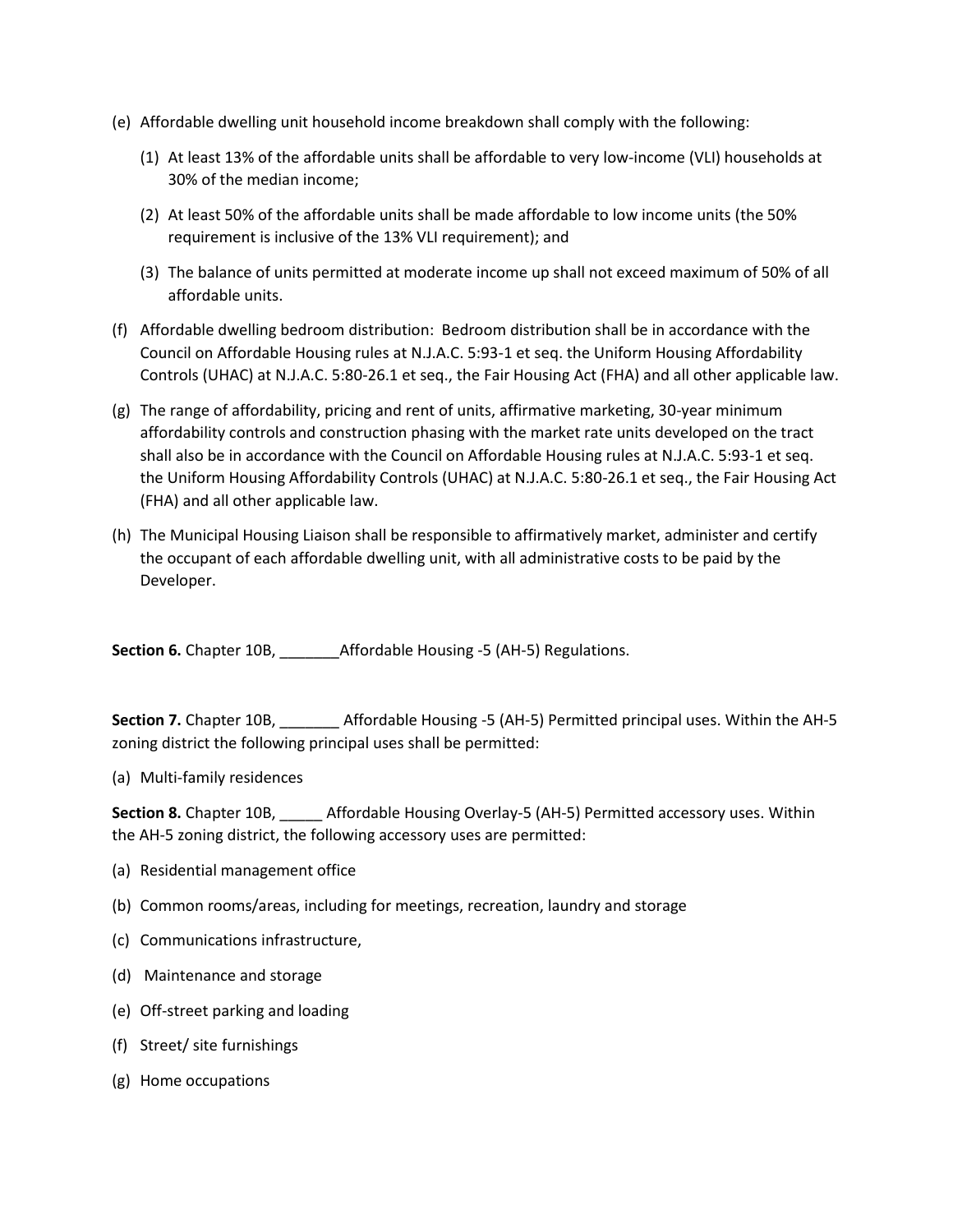- (h) Fences and walls
- (i) Landscape amenities and open space
- (j) Pedestrian circulation elements
- (k) Signs
- (l) Storm water management facilities and other utilities
- (m) Other customary uses which are incidental and subordinate to a permitted principal use

**Section 9.** Chapter 10B, \_\_\_\_\_\_Affordable Housing Overlay-5 (AH-5) Site Development Regulations:

- (a) Minimum yard requirements:
	- (1) Front yard: 25 feet
	- (2) Side yard: 20 feet
	- (3) Rear yard: 20 feet
- (b) Maximum permitted density: 22 du/acre
- (c) Maximum building height: 45 feet and four stories
- (d) Maximum number of buildings: Multiple buildings per lot are permitted
- (e) Off-street parking: 1.3 spaces per dwelling unit
- (f) Minimum outdoor space. Outdoor space shall be provided for the benefit of residents of a building at a rate of 150 square feet for every dwelling unit. Outdoor space requirements may be satisfied through the creation of private or common balconies, or common areas on the ground / building roof.
- (g) Residential Storage. A minimum of 300 cubic feet of storage shall be provided for each dwelling unit. The space for each unit shall be able to be secured by the occupant of the unit for which the storage space is dedicated. Individual storage units shall be organized into a common area within a building that is located at or below the ground floor level.
- (h) Bicycle parking. Outdoor bicycle parking shall be weather-protected and provide the ability for individual users to secure their bicycle(s). Buildings or structures used for outdoor bicycle parking shall be designed to be architecturally compatible with the principal building(s) in terms of materials, colors and finishes.
- (i) Pedestrian and bicycle connectivity. Pedestrian walks and/or shared paths shall be provided along all public street frontages. Pedestrian and bicycle routes shall provide connections to the Princeton Shopping Center and the existing shared path on the periphery of the shopping center. These connections should ensure sufficient access to Grover Park.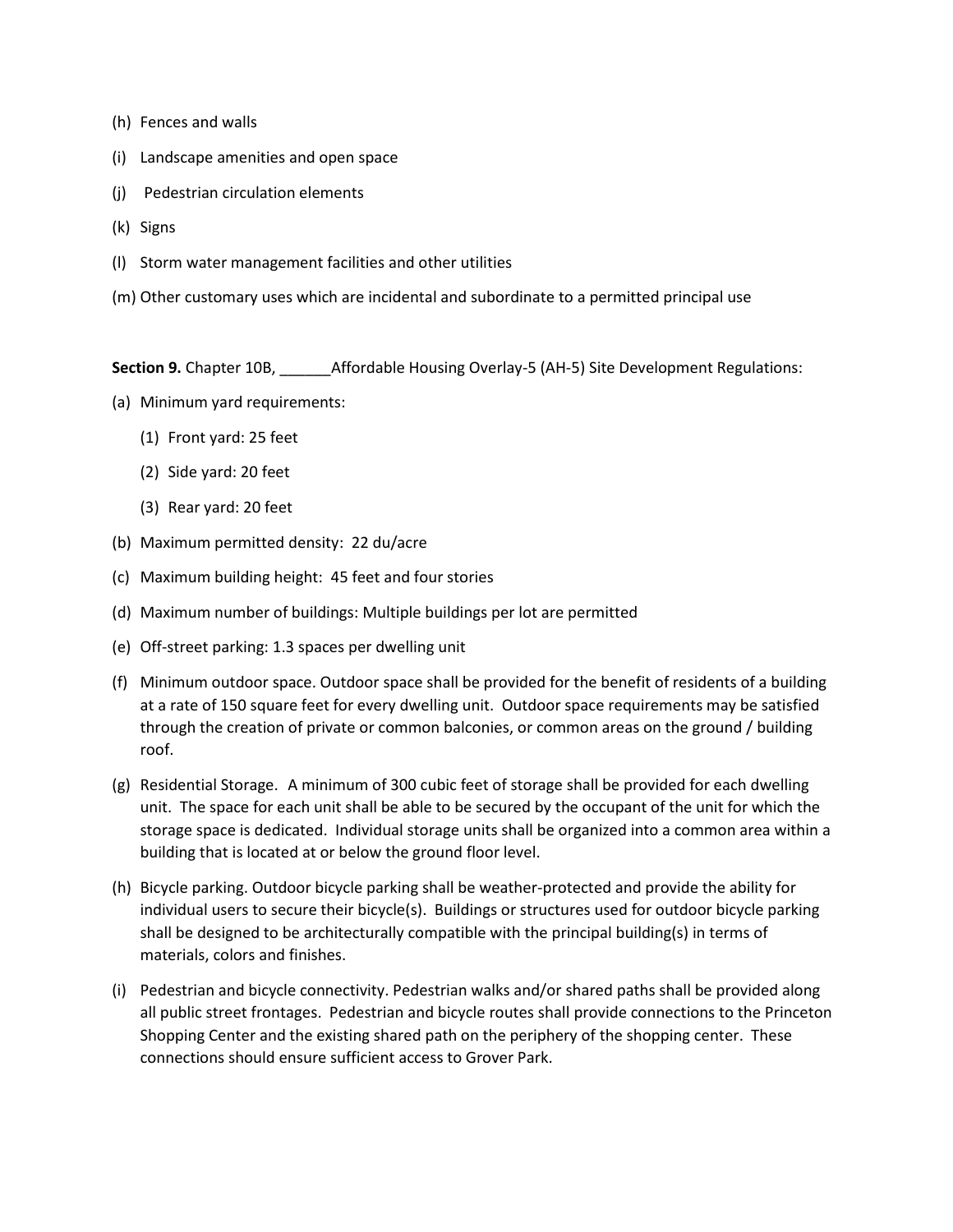- (j) Cost of off-site improvements. The developer of the AH-5 zone shall bear the proportionate costs of any related public thoroughfare improvements that are planned, endorsed, undertaken or constructed by the Municipality.
- (k) Comprehensive development required. The AH-5 zone shall be developed in accordance with a single, unified development plan. Subdivision for the purposes of segregating the zone into smaller development tracts is not permitted.

**Section 10.** Chapter 10B-244 Division of Township into zoning districts is amended to delete "Residential Senior Market Program District" and to add "Affordable Housing -5 (AH-5) District"

**Section 11.** Chapter Sec. 10B-364. "Residential cluster requirements for developments including moderate income housing in the R-SM district" is hereby deleted.